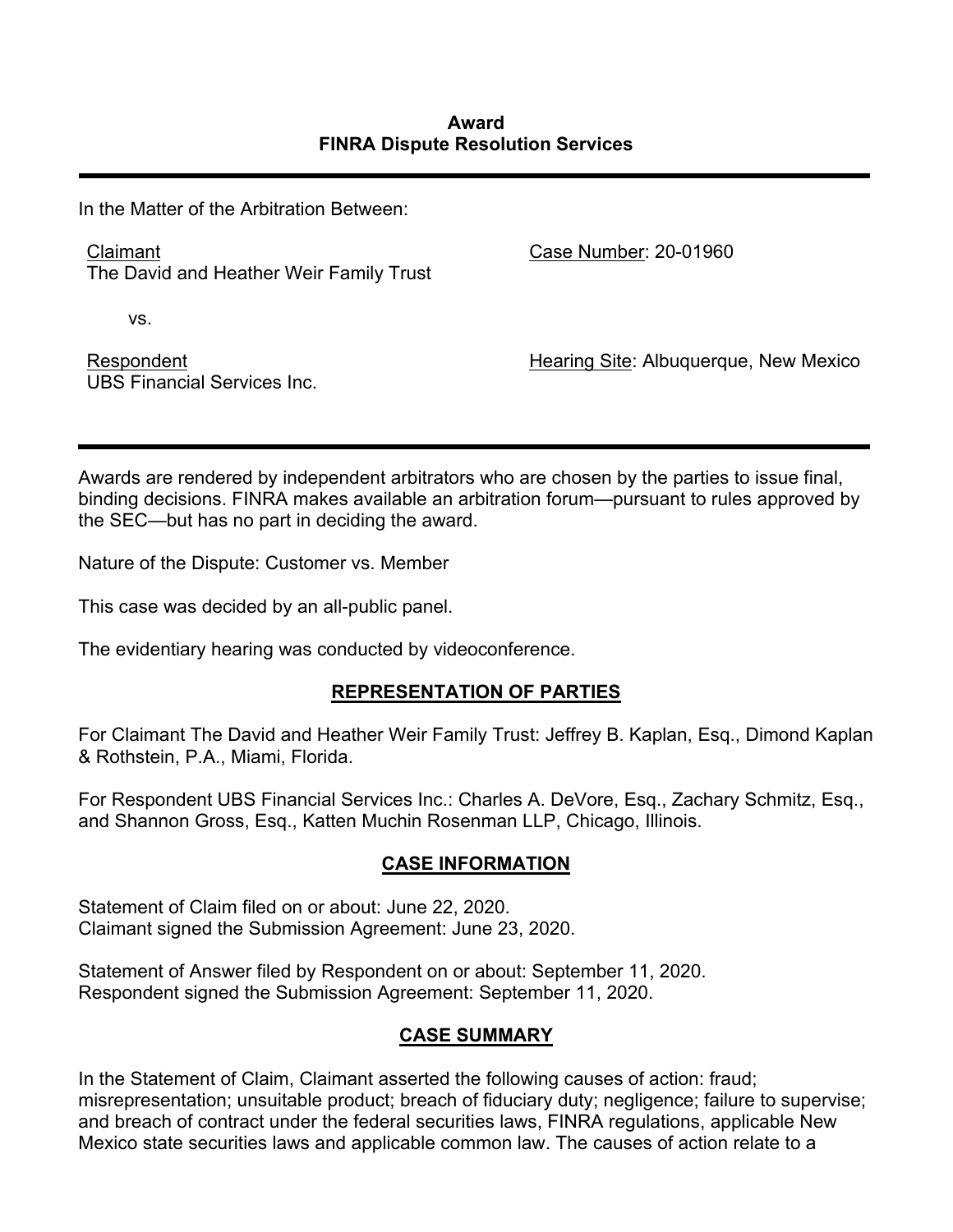FINRA Dispute Resolution Services Arbitration No. 20-01960 Award Page 2 of 5

managed-account, options strategy product from Respondent called the Yield Enhancement Strategy ("YES").

Unless specifically admitted in the Statement of Answer, Respondent denied the allegations made in the Statement of Claim and asserted various affirmative defenses.

# **RELIEF REQUESTED**

In the Statement of Claim*,* Claimant requested:

- 1. Equitable relief of rescission of all trading losses, mandates and disgorgement of all margin interest and fees received by Respondent;
- 2. Compensatory damages of approximately \$1,000,000.00, including recovery of all trading losses, margin interest and fees received by Respondent and well-managed account damages;
- 3. Recovery of pre- and post-award interest, costs, expenses, attorneys' fees, expert fees, and forum fees of this arbitration; and
- 4. Punitive damages in such amount as this Panel deems appropriate and just to punish and deter Respondent from any future similar conduct.

In the Statement of Answer, Respondent requested:

- 1. The Statement of Claim be dismissed in its entirety and with prejudice;
- 2. Expungement of this matter from the Central Registration Depository ("CRD") records of Unnamed Party William Montgomery Cerf, and any and all associated persons who may be affected by this claim; and
- 3. Such other and further relief as the Panel deems just and proper.

At the hearing, Claimant requested:

- 1. Compensatory damages in the amount of \$1,109,484.73;
- 2. Attorneys' fees in the amount of \$369,828.24;
- 3. Punitive damages in the amount of \$3,328,454.20;
- 4. Filing costs in the amount of \$1,725.00; and
- 5. Expert witness fees in the amount of \$26,147.50.

# **OTHER ISSUES CONSIDERED AND DECIDED**

The Arbitrators acknowledge that they have each read the pleadings and other materials filed by the parties.

# **AWARD**

After considering the pleadings, the testimony and evidence presented at the hearing, and any post-hearing submissions, the Panel has decided in full and final resolution of the issues submitted for determination as follows:

1. Respondent is liable for and shall pay to Claimant the sum of \$1,109,484.73 in compensatory damages, which includes \$933,092.00 for out-of-pocket loss and \$176,392.73 of prejudgment interest.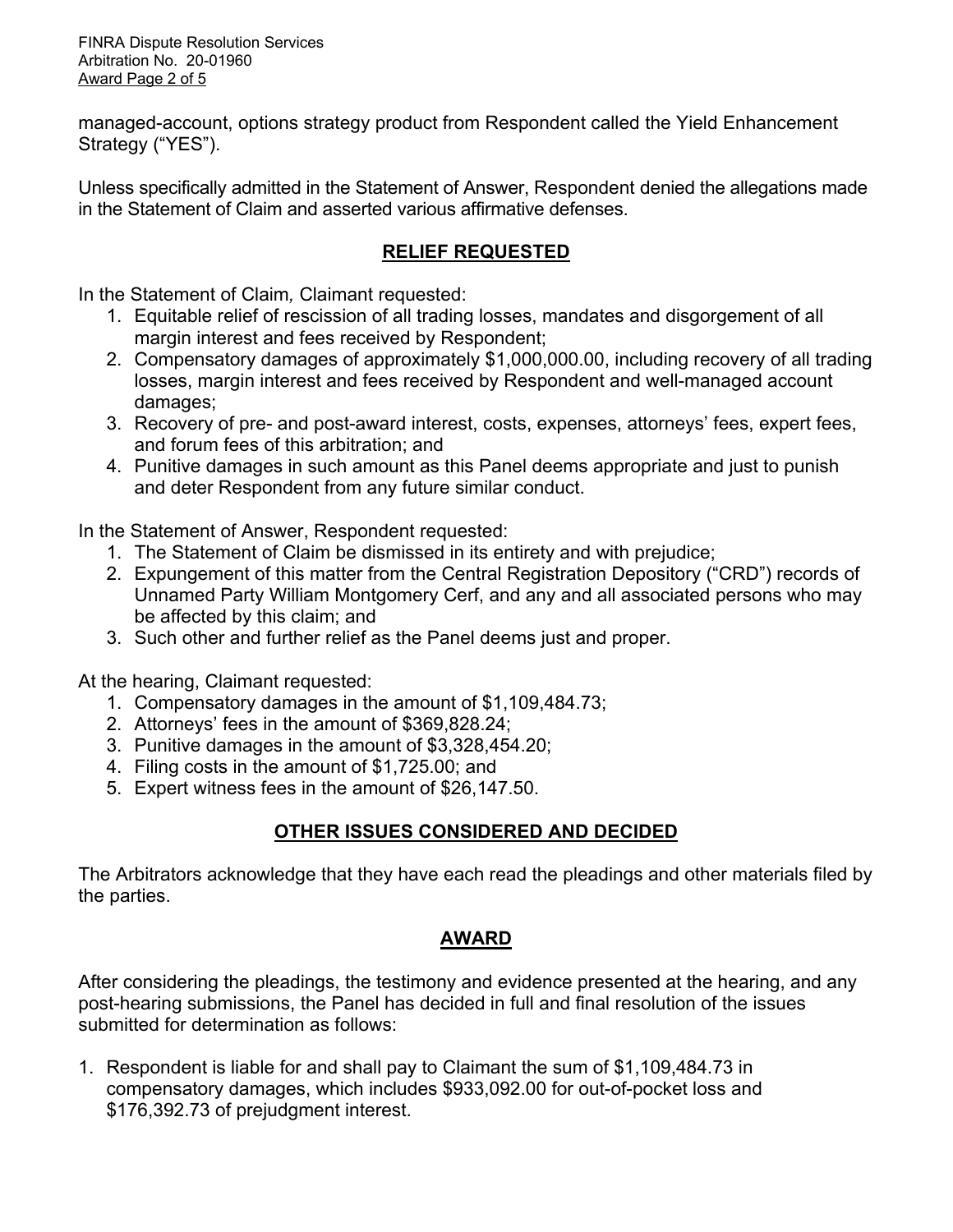- 2. Respondent is liable for and shall pay to Claimant the sum of \$26,147.50 in costs related to expert witness fees.
- 3. Respondent is liable for and shall pay to Claimant the sum of \$311,030.67 in attorneys' fees based on contingent fee retainer and pursuant to New Mexico Statutes Annotated 1978, § 58-13C-509.
- 4. Respondent is liable for and shall pay to Claimant \$425.00 as reimbursement for the nonrefundable filing fee previously paid to FINRA Dispute Resolution Services.
- 5. Respondent's request for expungement on behalf of Unnamed Party William Montgomery Cerf (CRD Number 2269462) of the above-captioned arbitration (Occurrence Number 2083057) from registration records maintained by the CRD is denied.
- 6. Any and all claims for relief not specifically addressed herein, including any requests for punitive damages, are denied.

# **FEES**

Pursuant to the Code of Arbitration Procedure ("Code"), the following fees are assessed:

#### **Filing Fees**

FINRA Dispute Resolution Services assessed a filing fee\* for each claim:

Initial Claim Filing Fee  $=$  \$ 1,725.00

*\*The filing fee is made up of a non-refundable and a refundable portion.*

#### **Member Fees**

Member fees are assessed to each member firm that is a party in these proceedings or to the member firm that employed the associated person at the time of the event giving rise to the dispute. Accordingly, as a party, Respondent is assessed the following:

| Member Surcharge   | $=$ \$ 2,475.00 |
|--------------------|-----------------|
| Member Process Fee | $=$ \$ 5,075.00 |

#### **Late Pre-Hearing Cancellation Fees**

Fees apply when a pre-hearing conference is cancelled within three business days of the scheduled conference:

| February 1, 2022, cancellation requested by parties | $=$ \$ | 100.00 |
|-----------------------------------------------------|--------|--------|
| April 5, 2022, cancellation requested by parties    | $=$ \$ | 300.00 |
|                                                     |        |        |

Total Late Pre-Hearing Cancellation Fees =  $\frac{1}{2}$  =  $\frac{400.00}{2}$ 

The Panel has assessed \$150.00 of the late pre-hearing cancellation fees to Claimant.

The Panel has assessed \$150.00 of the late pre-hearing cancellation fees to Respondent.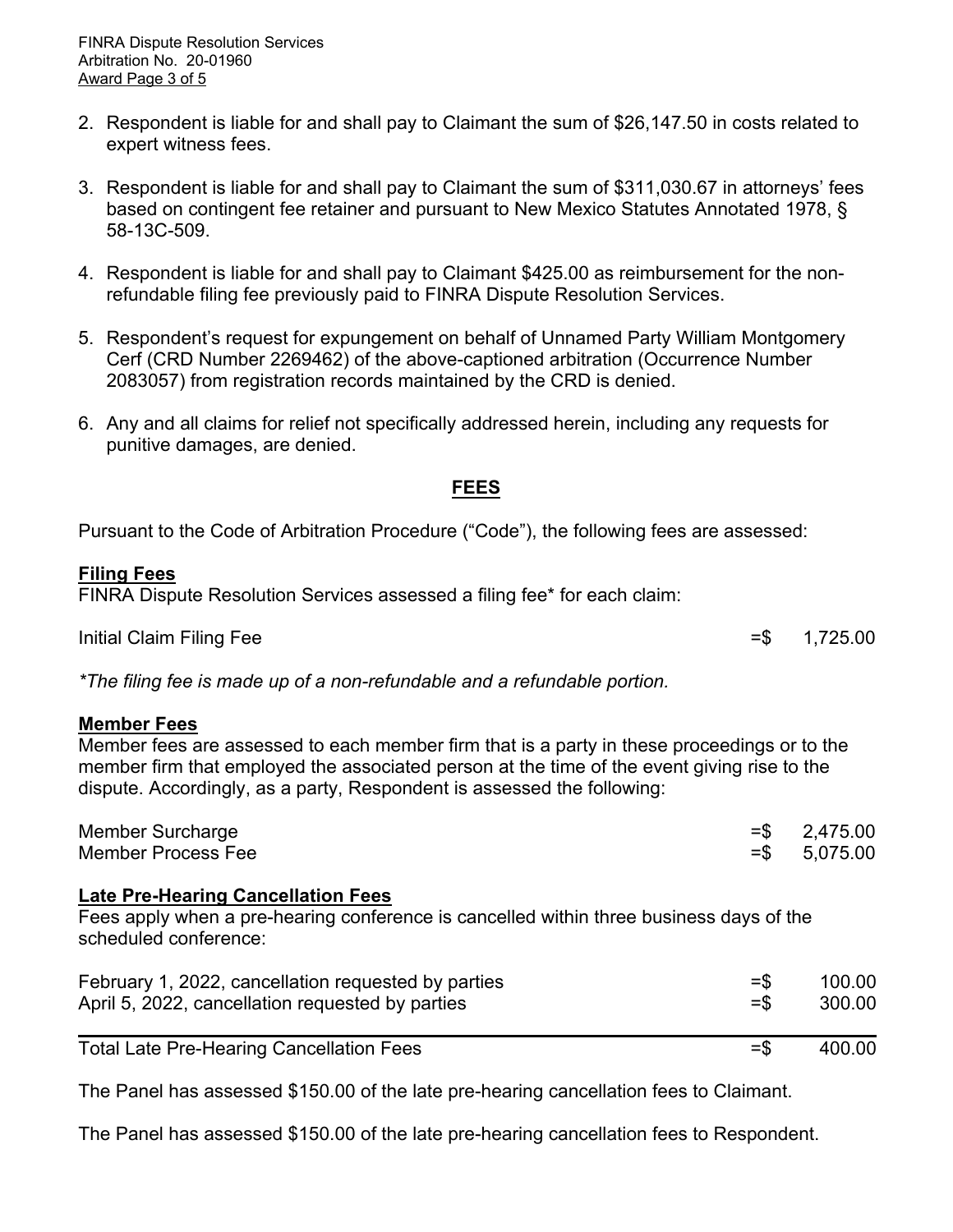The Panel has waived \$100.00 of the late pre-hearing cancellation fees.

#### **Postponement Fees**

Postponements granted during these proceedings for which fees were assessed or waived:

May 16-20, 2022, postponement requested by parties  $=$   $\frac{1}{5}$  WAIVED

#### **Hearing Session Fees and Assessments**

The Panel has assessed hearing session fees for each session conducted. A session is any meeting between the parties and the Arbitrator(s), including a pre-hearing conference with the Arbitrator(s), which lasts four (4) hours or less. Fees associated with these proceedings are:

| <b>Total Hearing Session Fees</b>                               |                                          |                          | $=$ \$ | 13,000.00       |
|-----------------------------------------------------------------|------------------------------------------|--------------------------|--------|-----------------|
|                                                                 | May 13, 2022                             | 1 session                |        |                 |
|                                                                 | May 11, 2022<br>May 12, 2022             | 2 sessions<br>2 sessions |        |                 |
|                                                                 | May 10, 2022                             | 2 sessions               |        |                 |
| Hearings:                                                       | May 9, 2022                              | 2 sessions               |        |                 |
| Nine (9) hearing sessions $@$ \$1,300.00/session                |                                          |                          |        | $= $ 11,700.00$ |
|                                                                 | Pre-Hearing Conference: October 12, 2020 | 1 session                |        |                 |
| One (1) pre-hearing session with the Panel @ \$1,300.00/session |                                          |                          |        | 1,300.00        |

The Panel has assessed the total hearing session fees to Respondent.

All balances are payable to FINRA Dispute Resolution Services and are due upon receipt.